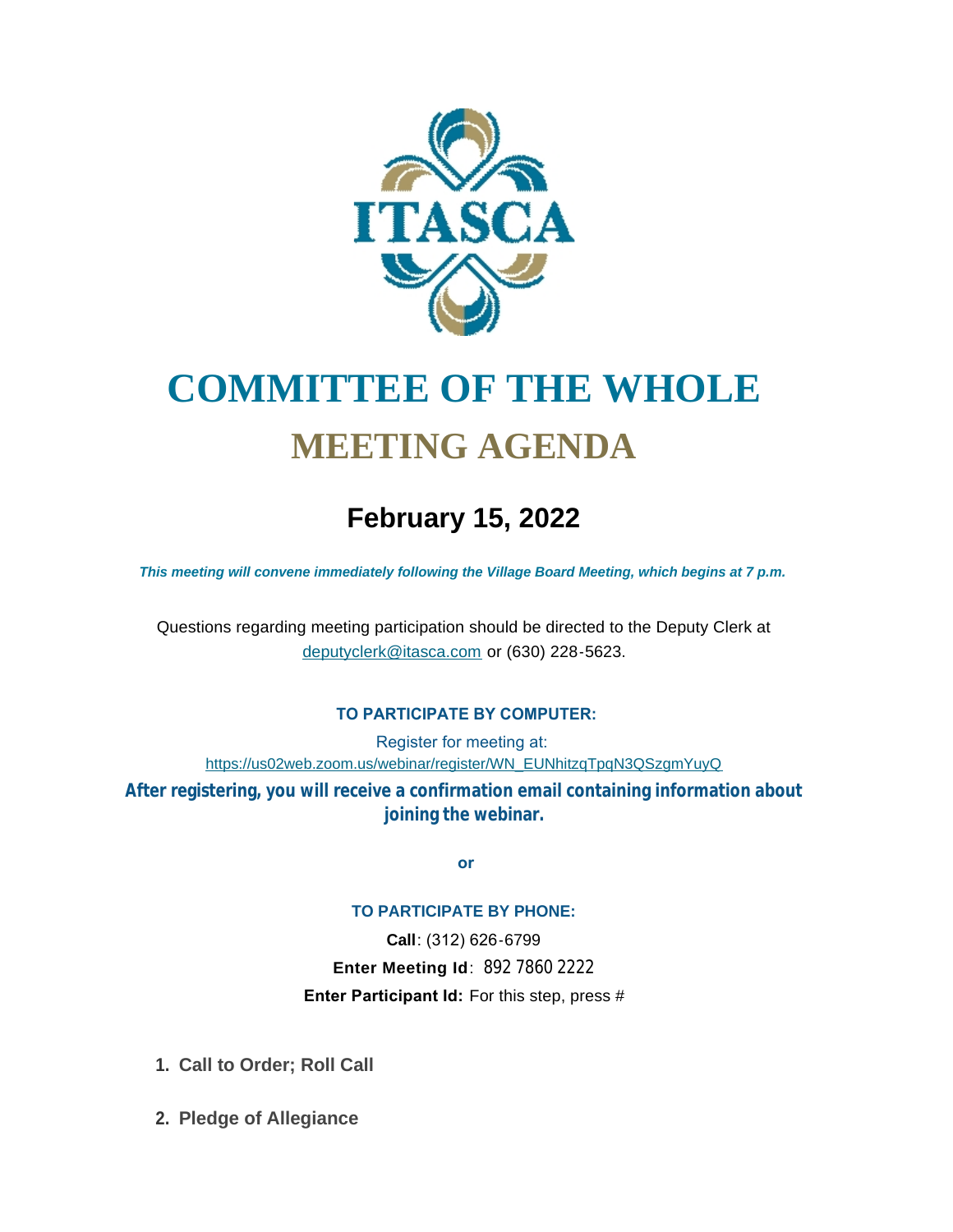- **Audience Participation 3.**
- **Presentation of Meeting Minutes 4.**
	- **Committee of the Whole – February 1, 2022 a. Documents:**

### [20220201 COW Minutes.pdf](http://www.itasca.com/AgendaCenter/ViewFile/Item/7399?fileID=9398)

- **President's Comments 5.**
- **Community Development Committee 6.** Chair Trustee Gavanes; Co-Chair Trustee Leahy
	- **Discussion and possible action regarding the regarding the 2022 a. Zoning Map Update**

**Documents:**

[ComDev A - 2022 Zoning Map Update - 020915.Pdf](http://www.itasca.com/AgendaCenter/ViewFile/Item/7400?fileID=9399)

**Discussion and possible action regarding Amending Chapter 150 b. of the Village Code (Building Code)**

**Documents:**

[ComDev B - Updating Building Code 2-15-22.Pdf](http://www.itasca.com/AgendaCenter/ViewFile/Item/7401?fileID=9400)

- **Capital & Infrastructure Committee 7.** Chair Trustee Aiani; Co-Chair Trustee Madaras
	- **Discussion and possible action regarding Accepting Low Bid a. from Schroder Asphalt Services, Inc. for the 2022 Street Resurfacing Program in the amount of \$541,895.47**

**Documents:**

[Cap A - Accepting Low Bid From Schroder.pdf](http://www.itasca.com/AgendaCenter/ViewFile/Item/7402?fileID=9401)

- **Finance & Operations Committee 8.** Chair Trustee Powers; Co-Chair Trustee Linsner
	- **Discussion and possible action regarding a Resolution a. Authorizing the Purchase of a Microsoft 365 Subscription Renewal for a Three-Year Term from Dell Marketing LP Through the State of Illinois Joint Purchase Master Contract for a Total**